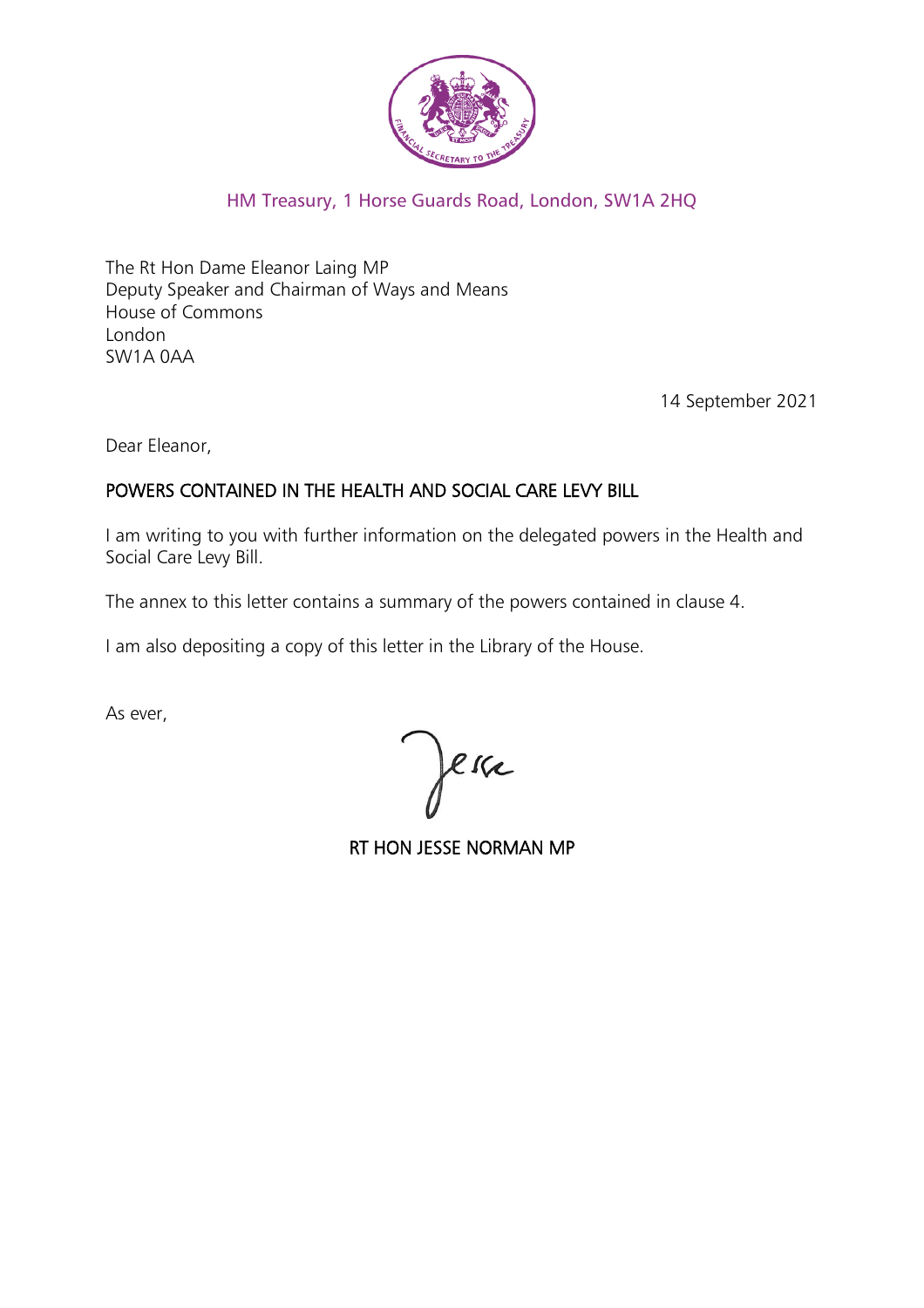#### HEALTH AND SOCIAL CARE LEVY BILL

# A. INTRODUCTION

1. The Bill was introduced in the House of Commons on 8 September 2021. This note identifies the provisions of the Bill that confer powers to make delegated legislation. It explains in each case why the power has been taken and explains the nature of, and the reason for, the procedure selected.

# B. PURPOSE AND EFFECT OF THE BILL

- 2. The Bill introduces a new tax which will be payable by any person who is liable to pay a qualifying National Insurance contribution (NICs): Class 1, 1A, 1B or Class 4 NICs. The new tax, which will be known as the Health and Social Care Levy ("the Levy"), will be equivalent to 1.25% of the amount of earnings (or, in the case of Class 4, profits) in respect of which qualifying NICs are payable but, unlike NICs, will also apply to those over State Pension age. Amounts of the Levy collected from the tax year 2023-24 onwards will be paid to Her Majesty's Revenue and Customs (HMRC), then sent to those responsible for health and social care in all four parts of the UK in accordance with determinations made by the Treasury.
- 3. In addition to introducing the Levy, the Bill also provides for a transitional increase in the rates of Class 1, 1A, 1B and Class 4 NICs which is only effective for the tax year 2022-23. During that tax year, the relevant rates of NICs will be increased by 1.25% by making temporary modifications to the Social Security Contributions and Benefits Act 1992 and the Social Security Administration Act 1992<sup>1</sup>. Thereafter the rates of Class 1 and Class 4 NICs will revert to those for the tax year 2021-22. The Bill increases the percentages of NICs to be paid and all receipts from the increase in rates are hypothecated towards funding the NHS for the transitional year only.

# C. DELEGATED POWERS

4. The Bill contains a new delegated power in relation to the operation of the Levy. This allows regulations to make provision generally for the purposes of the Levy.

#### Power to make provision generally for the purpose of the Levy

#### *Clause 4(1)(b) – Health and Social Care Levy: United Kingdom: power to make provision generally for the purposes of the Levy*

- *Power conferred on: HM Treasury*
- *Power exercised by: Regulations*
- *Parliamentary procedure: affirmative resolution in the case of regulations limiting reliefs or exemptions etc, negative resolution in other cases*
- 5. Clause 4(1)(b) confers a power on the Treasury to make provision generally for the purposes of the Levy. This is relevant to Clause 3(1) which provides that any provision made by or under an enactment that applies in relation to a qualifying National Insurance contribution is to apply in relation to payments of the Levy corresponding to the contribution. However, the Treasury may want to make provision regarding the

<sup>1</sup> Equivalent temporary modifications are also made to the Social Security Contributions and Benefits (Northern Ireland) Act 1992 and the Social Security Administration (Northern Ireland) Act 1992.